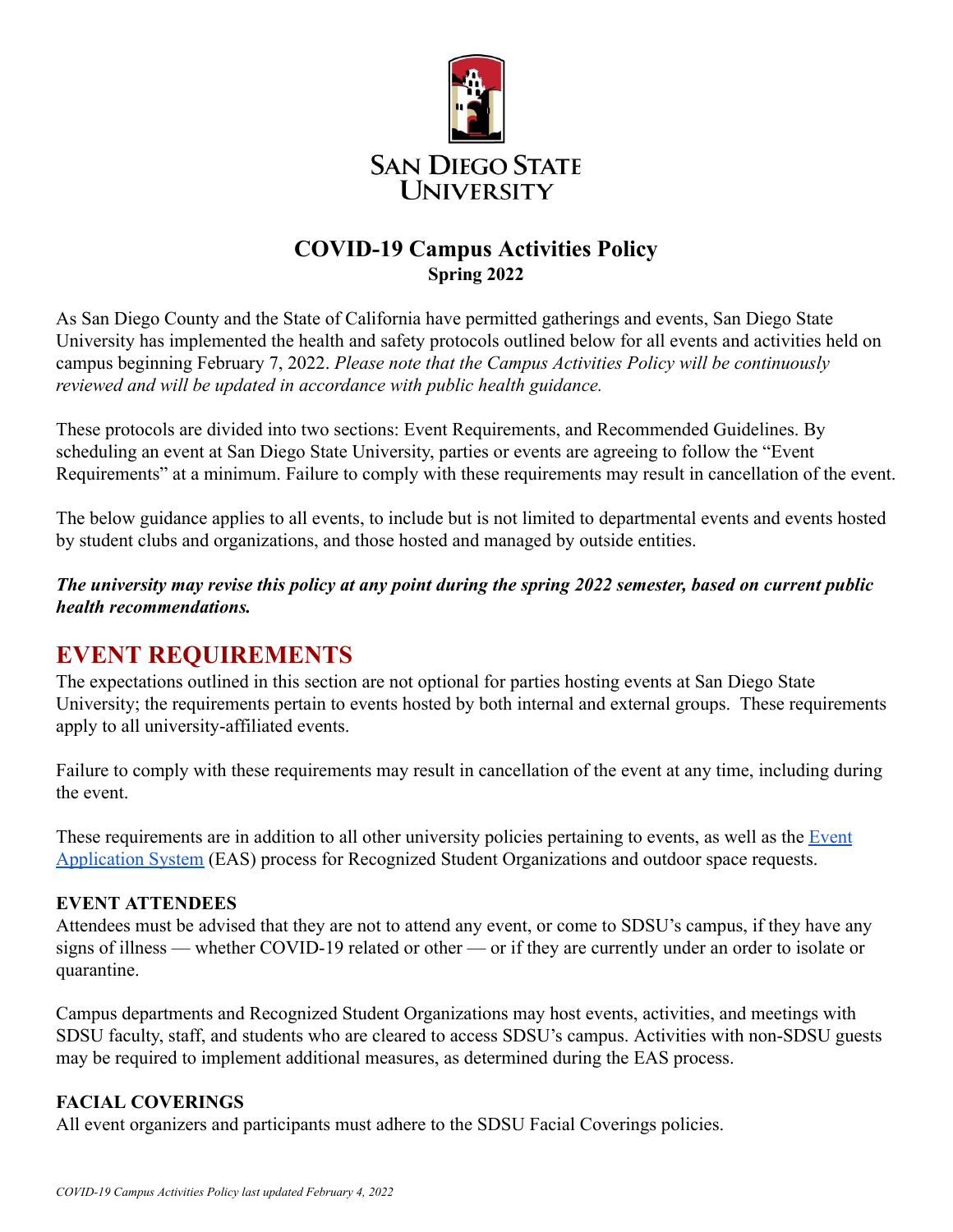

#### **FOOD AND BEVERAGE**

Event organizers are strongly expected to implement the following as it pertains to food and beverage at events:

- For events, boxed meals or plated meals must be served rather than buffets.
- Designated person(s) should serve food to attendees rather than having them self-serve, particularly if food is not individually portioned (i.e. when serving pizza at an event or when circulating hor d'oeuvres).
- Potlucks are not permitted.
- Ideal beverage service is in single or factory-sealed containers.
- If using a water bottle refill station or other beverage dispenser that requires physical contact to activate (i.e. pressing a lever or pushing a button), make hand sanitizer available for attendees to sanitize before and after touching any mechanisms required to activate the dispenser.
- Communal beverage service, such as punch bowls, is not permitted at this time.
- If attendees are allowed to have multiple servings, new plates or cups must be used for each serving.
- Attendees must not share food or beverages.
- If hosting vendors who will be providing food, they must follow the above guidelines.

Facial coverings may be removed immediately before eating and must be replaced immediately after.

## **RESPONSE TO SUSPECTED OR CONFIRMED COVID CASES**

Event organizers must work with university staff to designate a specific location or protocol for isolation of any attendee who becomes ill while on campus and/or during an event. They must be directed to leave campus immediately and not return until cleared by a medical provider. University students and employees must seek testing and follow campus clearance protocols.

Participants who are unable to leave campus themselves (under 16) must have a parent/guardian immediately notified. The parent/guardian must pick up the participant as soon as possible. They must not return until cleared by a medical provider.

Event organizers must [notify the university immediately](https://sacd.sdsu.edu/student-health-services/covid-19#report) (within two hours of notification) of a suspected or confirmed COVID-19 case and are expected to work with university staff and the local health authority to make determinations on any public health actions that are needed. This may include, but is not limited to:

- Quarantine of a specific cohort or specific attendees
- Suspension of the event
- Suspended use of a specific facility, pending disinfection

## **POST-EVENT HEALTH REMINDER**

If event organizers become aware of any case of COVID-19 that is connected to the event, including any guests who test positive within fourteen days of the event, they must notify the university immediately using the [Case](https://sacd.sdsu.edu/student-health-services/covid-19#report) [Reporting Form](https://sacd.sdsu.edu/student-health-services/covid-19#report) (within two hours of learning of the positive case) and participate in contact tracing, notifications, and other public health measures as deemed necessary by the local health authority.

## **GENERAL HEALTH PRECAUTIONS**

- All attendees who are eligible are encouraged to receive the COVID-19 vaccine as soon as they are able, if they have not already. Information is available on the SDSU COVID-19 site on ways to [access](https://sacd.sdsu.edu/student-health-services/services/covid19care) [vaccinations on and off campus.](https://sacd.sdsu.edu/student-health-services/services/covid19care) This information should be widely shared.
- All university employees and students are required to maintain campus clearance in order to attend any university sponsored events or activities, regardless of location.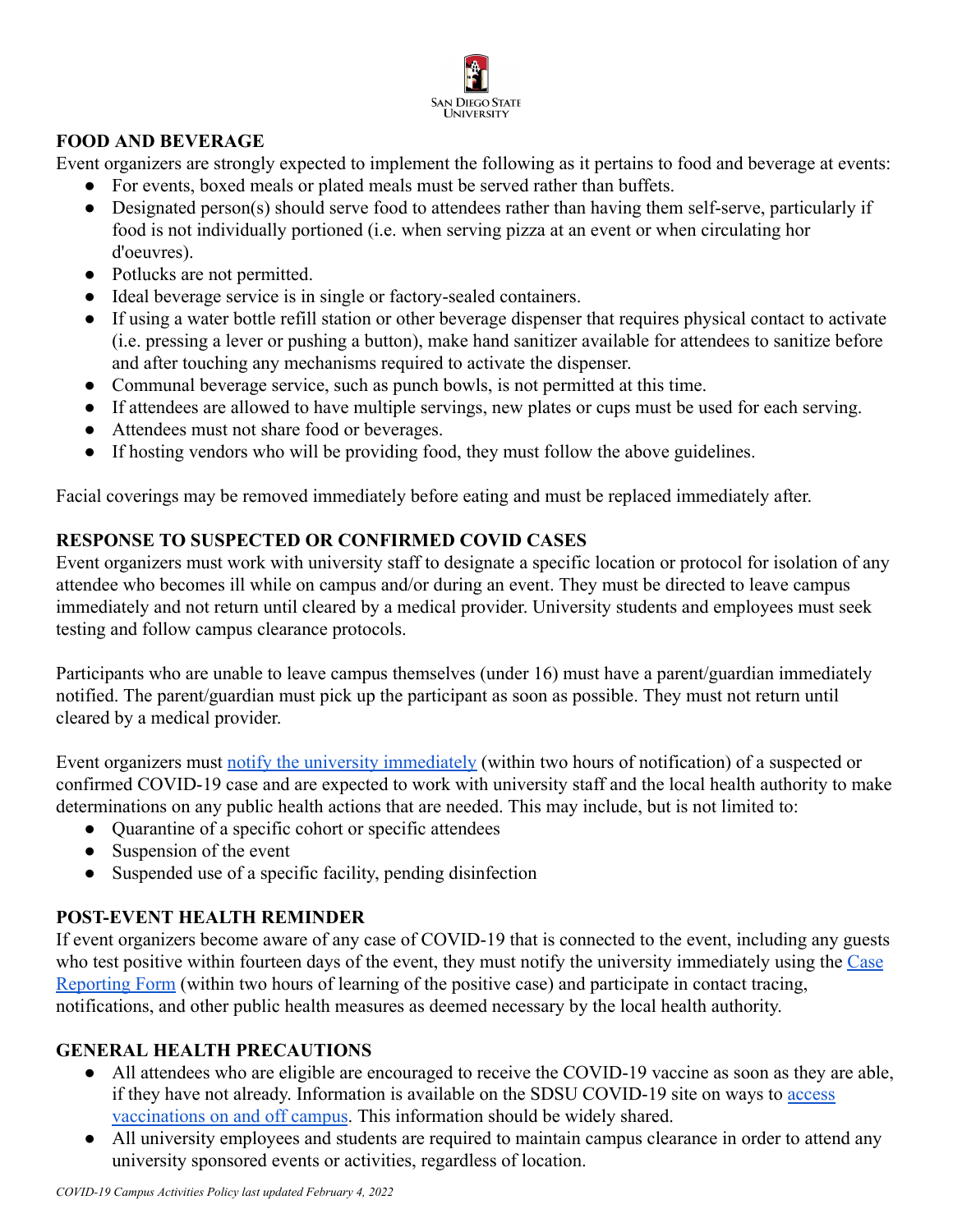

• All attendees will be required to wear face coverings at all times in accordance with the university's [facial covering policy](https://sacd.sdsu.edu/student-health-services/covid-19/general-prevention). No group scheduling an event at SDSU may require removal of facial coverings by any or all attendees.

#### **MEGA AND LARGE SCALE EVENTS**

Mega events are defined by the State of California as events with more than 5,000 attendees for outdoor events or more than 500 attendees for indoor events. Such events requested for scheduling prior to require specific approval from the University's COVID Coordination Team in order to proceed and will be addressed on a case by case basis.

Other large scale university events with greater than 250 attendees are required to maintain facial coverings for all attendees, including event organizers, regardless of vaccination status of the attendees. Events with more than 250 attendees may be subject to additional approvals as part of the event approval process and event organizers may be required to provide COVID-19 prevention plans in order to host their event at SDSU. If event organizers intend to have events with 250 people or more, and they are not already participating in the Event Application System process, they must contact the Center for Student Organizations & Activities at sll@sdsu.edu at least one month in advance of their event for review.

#### **EVENTS WITH MINORS**

Event organizers should note that minors under the age of 5 are presently unable to be vaccinated and, as such, are required to wear facial coverings indoors, and outdoors when around others. For events where minors (who are not enrolled students) will be attending and a parent or guardian will not be in attendance through the duration of the event, event organizers are expected to consult with Jessica Rentto at [jrentto@sdsu.edu](mailto:jrentto@sdsu.edu) for additional protocols that may need to be implemented. This guidance does not pertain to events with enrolled students who are still minors.

# **EVENT RECOMMENDATIONS**

The below criteria are recommended for hosting events at San Diego State University. This includes events hosted by both internal and external groups. Event organizers are encouraged to consider the current public health climate and their audience when planning events. Some audiences may feel more comfortable with increased precautions, particularly during the initial period of repopulation to campus.

#### **EVENT LOCATIONS**

Event organizers are also encouraged to consider scheduling events in outdoor spaces that allow attendees to utilize a degree of physical distancing if they so prefer. While campus space and capacity may result in some limitations, event organizers are encouraged to work with the university's various event planning and space reservations teams on options that may best suit their event and make the event as comfortable as possible for attendees.

#### **EVENT ATTENDEE LISTS**

Event organizers should maintain a documented attendee list for each day of the event and have it available for public health officials, if needed. Event organizers should maintain the first and last names and email addresses for all participants, and Red ID and SDSU ID information for students.

Events planned by university event organizers cannot require that employees or students present their specific vaccination status in order to attend. Event organizers may require that attendees show their campus clearance